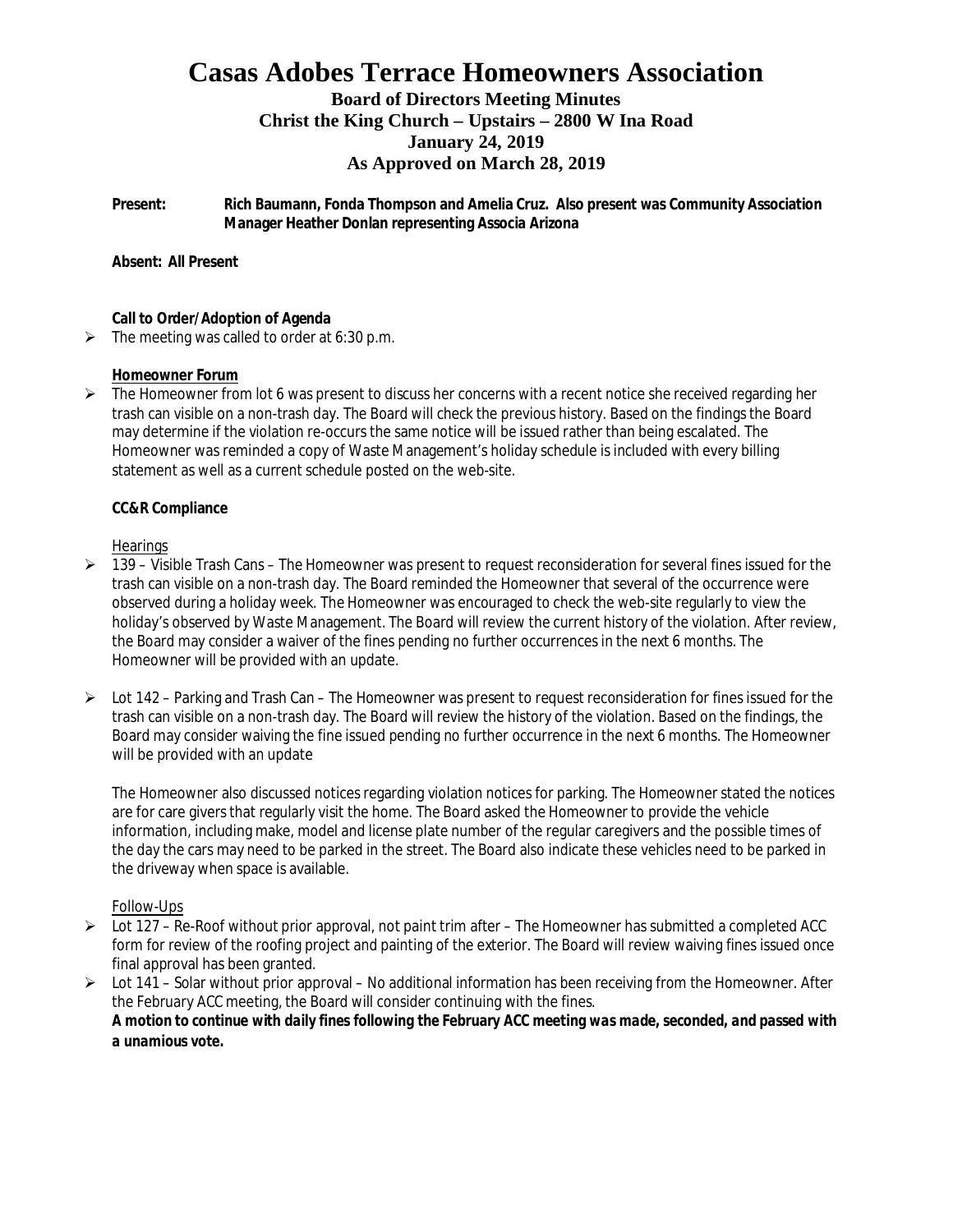## **Casas Adobes Terrace Homeowners Association Board of Directors Meeting Minutes Christ the King Church – Upstairs – 2800 W Ina Road January 24, 2019 As Approved on March 28, 2019**

 $\triangleright$  Lot 14 – The tenant provided a request for reconsideration for fines issued for a visible trash can. Management confirmed no Tenant Form is currently on file for the property. The Board determined a Tenant Form is required to be on file prior to any consideration for fine waiver will be considered.

#### Correspondance

 $\triangleright$  Lot 159 – The Homeowner submit a request to reconsider the fine that was issued for the non-compliance issue of roof work prior to receiving approval and a fine issued for a trailer in the driveway. The Board determined the Homeowner has submitted a completed form to the ACC for review. The trailer has been removed from the association. The Board may consider waiving the fines for the unapproved roof work being completed pending final approval from the ACC.

*A motion to waive the fine issued for the trailer in the driveway with the exception that if the violation reoccurs in the next 6 month the amount will be reapplied with additional fines, was made, seconded, and passed with a unamious vote.*

 $\triangleright$  Lot 175 – The Homeowner previously requested a hearing before the Board for contiuing occurance of a visible trash can on a non-trash day. The Homeowner was not present for the hearing. No further action was taken at this time.

#### **Approval of Minutes**

*A motion to approve the December 6, 2018 minutes as amended was made, seconded and passed with a unanimous vote.*

*A motion to adopt the December 4, 2018 ACC minutes as presented was made, seconded and passed with a unanimous vote.*

#### **Financial Report**

- $\triangleright$  The Board was provided with the December 2018 financials for review.
- $\triangleright$  As of December 31, 2018, the operating account totaled \$49,00.98. The total amount of the Reserve account including all investments was \$59,316.60.
- $\triangleright$  The yearly reserve contribution in the amount of \$5,000 was completed in October.
- $\triangleright$  The Board was provided with several items from Waste Management, a copy of a current invoice, a past invoice, the current approved contract and the previous contract.
- $\triangleright$  Concerns remain with the recently billing received from Waste Management. A new contract was approved in October 2018. The invoice now includes a line item as well as charge for fuel/environmental charges along with regulatory fees.
- $\triangleright$  In the past thee fees have largely varied and increased the amount paid by the association.
- $\triangleright$  The Board will continue discussion with a Waste Management Representative to remove the line item from the invoice or ensure there is no dollar amount listed.
- $\triangleright$  Delinquencies were discussed. *The December 2018 financials were accepted as presented.*

**Officer, Committee and Management Reports**

Officers Report

 $\triangleright$  No report was given

ACC